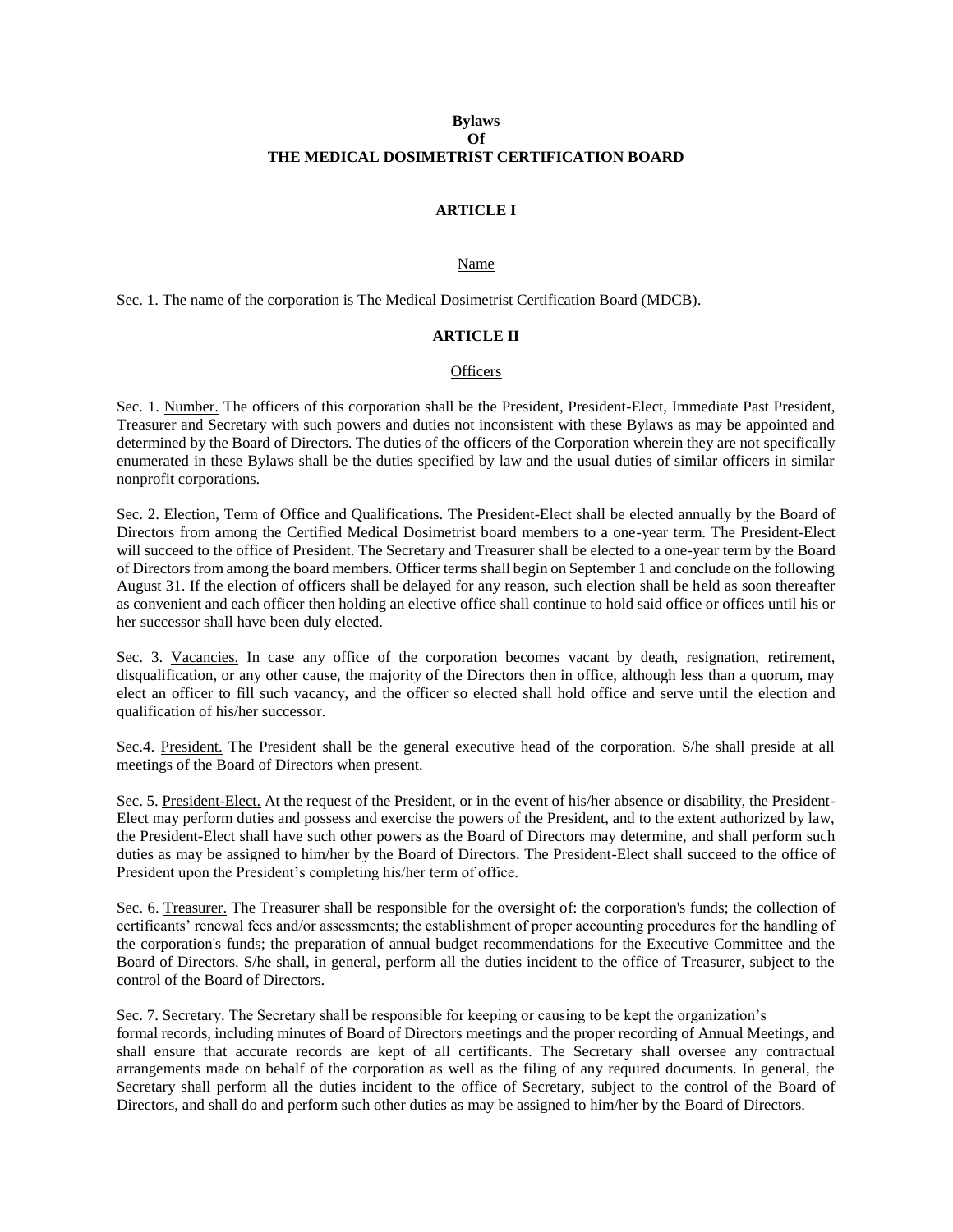Sec. 8. Immediate Past President. The President shall automatically succeed to the office of Immediate Past President. The Immediate Past President shall serve as an advisor to the President and as Chair of the Leadership Development Committee, and shall perform such other duties as may be assigned to him/her by the Board of Directors.

Sec. 9. Resignation. Any officer may resign at any time by providing written notice of resignation to the President or, in the case of the President, to the Secretary; a resignation need not be accepted to be effective. An officer may resign from his/her position without resigning from the Board of Directors.

Sec. 10. Removal. Any officer may be removed from office by a two-thirds vote of the Board of Directors at any regular or special meeting called for that purpose whenever in the judgment of the Board of Directors the best interests of the corporation will be served thereby. The officer being considered for removal is not eligible to vote and shall not be considered in determining whether a quorum is present. Any officer proposed to be removed shall be entitled to at least five days notice of the meeting of the Board of Directors at which such removal is to be voted upon and shall be entitled to appear before and be heard by the Board of Directors at such meeting.

### **ARTICLE III**

### Board of Directors

Sec. 1. Election. The business and property of the Corporation shall be managed and controlled by the Board of Directors the members of which shall be elected to staggered terms annually from the American Association of Medical Dosimetrists (AAMD), American Association of Physicists in Medicine (AAPM), the American College of Radiology (ACR), the American Society for Radiation Oncology(ASTRO), such Certified Medical Dosimetrists who shall apply directly to the Board and complete its application process and one (1) public member. All Directors, with the exception of the public member, elected to membership on the Board shall serve a five (5) year term or until the election and qualification of their respective successors except as hereinafter provided for filling vacancies. The public member shall be appointed by the majority of the Board to a one-year term and may be re-appointed annually to serve up to a maximum of five years. The five-year term may be extended by Board vote.

Sec. 2. Qualifications. All Directors with the exception of the public member must be certified in their specialty at the time of their election to and throughout their service on the Board. Each Medical Dosimetrist on the Board shall maintain the continuing education and active status requirements set forth by the MDCB. Failure to complete the requirements will result in the board member's removal from the board. A Director, or equivalent of another conflicting organization, or related, board may not hold a position simultaneously with the MDCB Director position. Conversely, an MDCB Director may not hold a position as director, or equivalent, on the board of a

sponsoring or related organization. The public member will represent the public interest. The Directors holding atlarge positions and the American Association of Medical Dosimetrists (AAMD), or equivalent, must be Certified Medical Dosimetrists at the time of their election to and throughout their service on the Board. The American Association of Physicists in Medicine (AAPM) representatives (2), or equivalent, must be physicists certified in Medical Physics at the time of their election to and throughout their service on the Board. The American College of Radiology (ACR) and the American Society for Radiation Oncology (ASTRO) representatives, or equivalent, must be medical physicians certified in Radiation Oncology at the time of their election to and throughout their service on the Board.

Sec. 3. Number. The number of Directors of the corporation shall be no less than (12), but such number, within the limits fixed by the Articles of Incorporation of the corporation, may be increased or decreased by amendment of these Bylaws in the manner set forth in Article X. The Board shall consist of one (1) public member appointed from applicants provided from an open call for nominees, no more than (7) members who shall be Certified Medical Dosimetrists elected from the list of Certified Medical Dosimetrists who shall apply directly to the Board and complete its application process, one (1) member each elected from the AAMD, ACR, and ASTRO, and two (2) members elected from the AAPM.

Sec. 4. Nominations. A Leadership Development Committee shall be appointed by the fourth quarter of each year. Such Leadership Development Committee shall be appointed by the President and be comprised of the Immediate Past President as Chair and three additional non-Executive Committee members of the Board who shall be one CMD,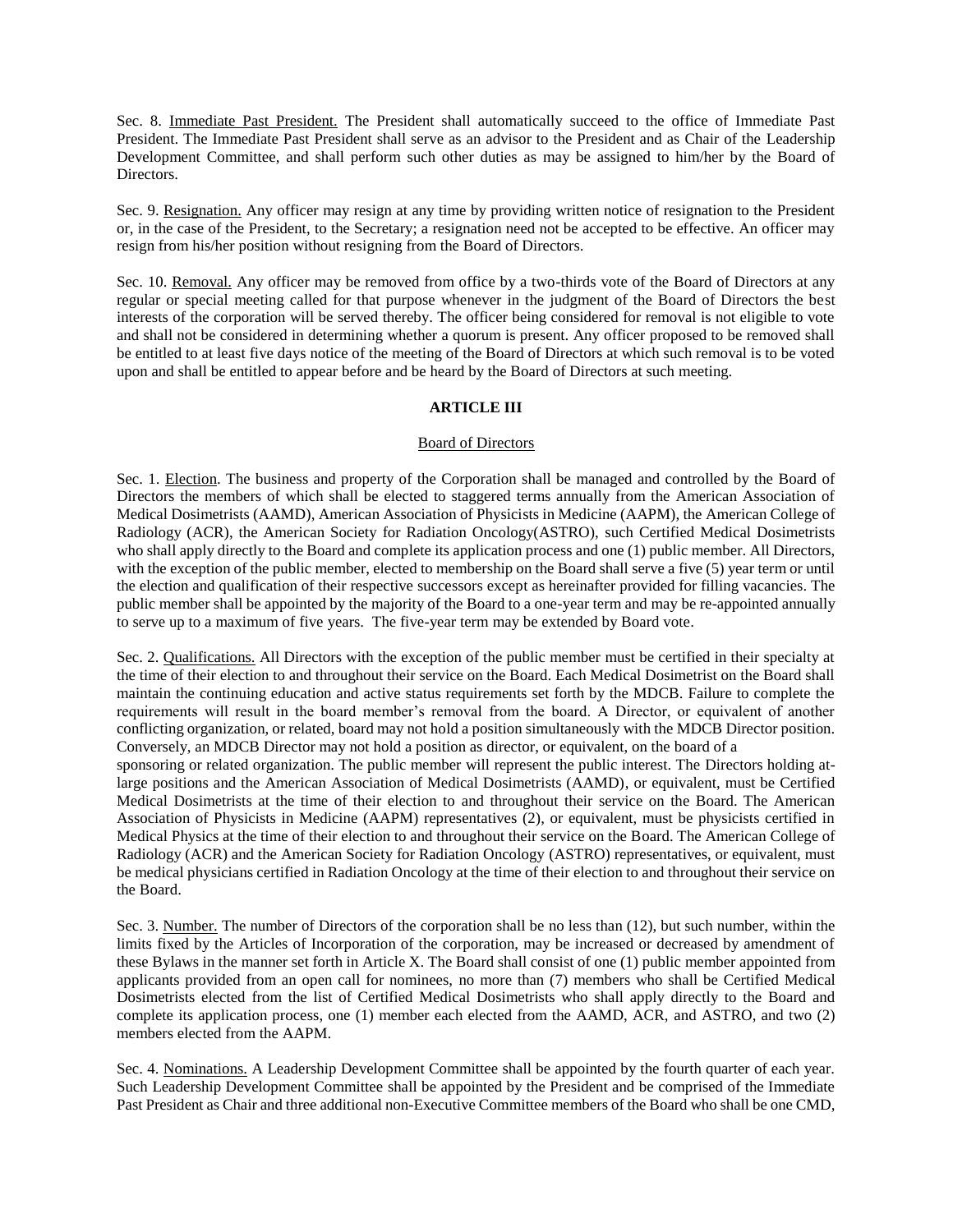one AAPM representative Director and one ASTRO or ACR representative Director. The Leadership Development Committee will solicit nominations from the universe of Certified Medical Dosimetrists for at-large Board positions.

Sec. 5. Nominating Procedure. Nominations shall be accepted through February 1 of each year. The Leadership Development Committee shall review all nominations and conduct interviews of qualified nominees. The Leadership Development Committee shall recommend candidates deemed most qualified to the Board and at the first meeting following the close of nominations. Final selection of candidates shall be by a confidential vote of the Board of Directors following review of candidate qualifications. Additionally, the Nominating Committee shall present a slate of officers for approval.

Sec. 6. Resignation. Any Director may resign at any time by giving written notice of such resignation to the Board of Directors. Resignation by a Director holding an officer position shall also constitute resignation as an officer. A resignation need not be accepted to be effective. Any Director who is absent from two (2) regularly scheduled meetings in any twelve month period, shall be deemed to have resigned from the Board of Directors unless such absences are affirmatively excused by an act of the Board

Sec. 7. Vacancies. Any vacancy in the Board of Directors occurring during the year, including vacancy created by an increase in the number of Directors authorized by the Board of Directors, may be filled by the affirmative vote of a majority of the Board. Any Director so elected by the Board of Directors shall hold office until the election and qualification of his/her successor.

Sec. 8. Regular Meetings. The Board of Directors shall meet regularly at the principal office of the corporation or at such other site as may be selected by the Board of Directors for the purpose of election of officers and the transaction of other business.

Sec. 9. Special Meetings. Special Meetings of the Board of Directors may be called by the President or President-Elect and must be called by either of them on the written request of any member of the Board.

Sec. 10. Notice of Meetings. Notice of all Board of Directors meetings, except as herein otherwise provided, shall be given a minimum of two days in advance of such meeting in any manner permitted by law. Regular meetings of the Board of Directors may be held without notice at such time and place as shall be determined by the Board. Any business may be transacted at any Board of Directors meeting at any meeting at which every Director shall be present, without any notice or waiver thereof.

Sec. 11. Chairman. At all meetings of the Board of Directors, the President or President-Elect, or in their absence, a chairman chosen by the Directors present, shall preside.

Sec. 12. Quorum. At all meetings of the Board of Directors a majority of the Directors shall be necessary and sufficient to constitute a quorum for the transaction of business, and the act of majority of the Directors present at any meeting at which there is a quorum shall be the act of the Board of Directors, except as may be otherwise specifically provided by statute or these Bylaws. If at any meeting there is less than a quorum present, a majority of those present may adjourn the meeting from time to time without further notice to any absent Director, and may take such other and further action as is provided by law or elsewhere in these Bylaws. Any Director or all Directors may participate in a special meeting of the Board by telephone or other remote communication technology permitted by law and such participating Director shall be considered present at the meeting.

Sec. 13. Conflicts of Interest. The Directors and officers of the corporation shall be subject to and shall at all times act in compliance with the corporation's Conflict of Interest Policy and the law applicable to the corporation as a nonprofit corporation incorporated in the State of Maine and an organization exempt from U.S. federal income taxation.

Sec. 14. Compensation. Directors shall not receive any stated salary for their services as such, but by resolution of the Board expenses of attendance at regular or special meetings of the Directors or of attendance at any meeting in which members of the Board of Directors represent the corporation, together with other expenses incurred or advanced by any Director on behalf of the corporation, may be reimbursed by the corporation.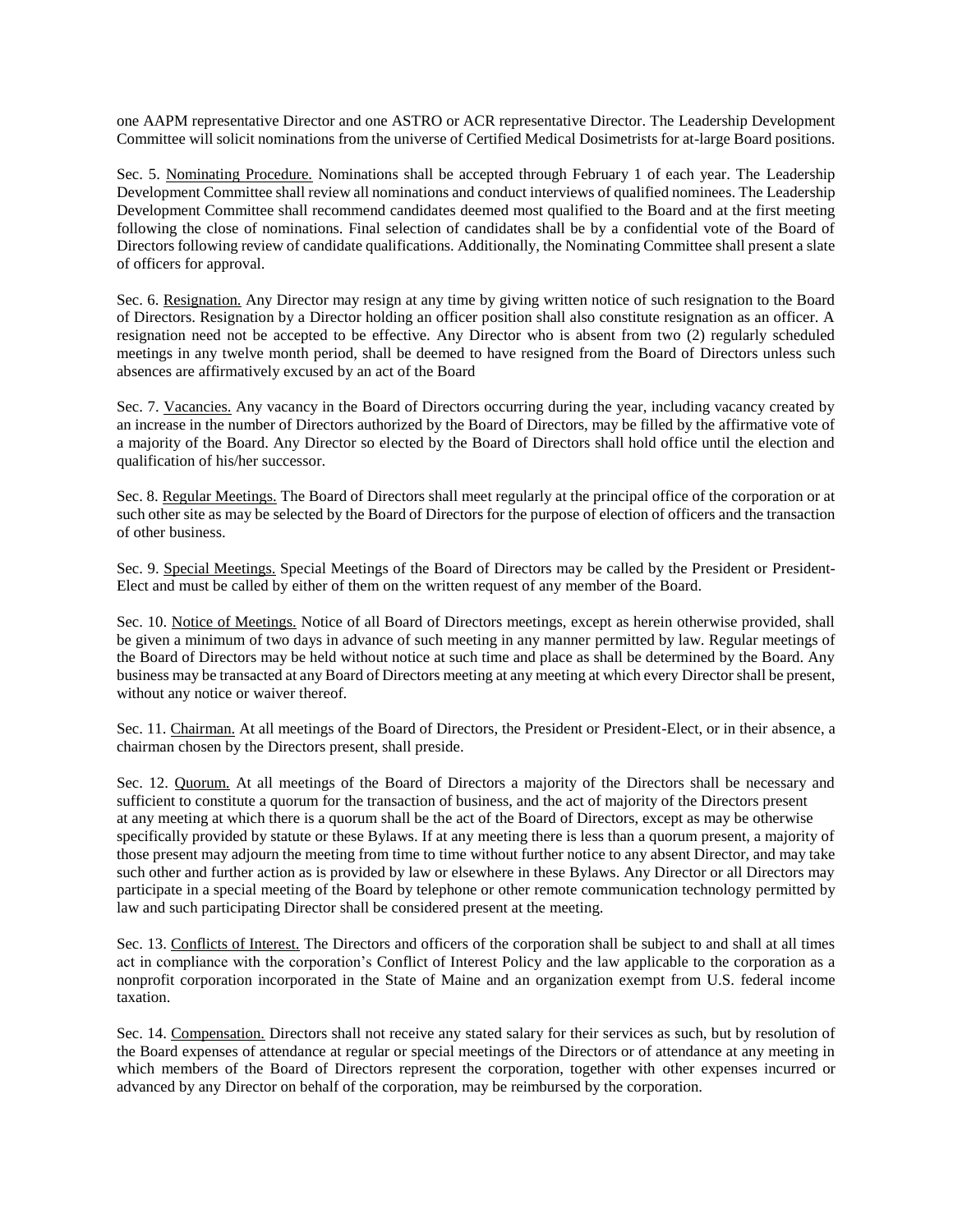Sec. 15. Indemnity. To the fullest extent permitted by law, the corporation shall (a) defend and indemnify any person who is or who is threatened to be made a party to a legal proceeding because such person is or was a Director, officer, employee or agent of the corporation, or is or was serving at the request of the corporation as a Director or officer of another corporation, against any liability incurred in such proceeding, and (b) advance funds to pay for or reimburse the reasonable, actual expenses, including attorneys' fees, incurred by any such person in the defense of any such proceeding.

Sec. 16. Insurance. The corporation may purchase and maintain insurance, in such amounts as the Board of Directors deems appropriate, on behalf of any person who is or was a Director, officer, employee or agent of the corporation, or is or was serving at the request of the corporation as a director or officer of another corporation, against any liability asserted against and incurred by such person in any such capacity or arising out of such person's status as such, whether or not the corporation would have the power or would be required to indemnify such person against such liability under the provisions of this Article or of the laws of the State of Maine.

Sec. 17. Powers. All the corporate powers, except such as are otherwise provided for in these Bylaws and in the laws of the State of Maine, shall be and are hereby vested in and shall be exercised by the Board of Directors. The Board of Directors may by general resolution delegate to committees of their own number, or to officers of the corporation, such powers as they may see fit.

Sec. 18. Executive Committee. The Board of Directors shall designate from among its members an Executive Committee consisting of the Immediate Past President, President, President-Elect, Secretary and Treasurer, and hereby delegates to said Executive Committee, between meetings of the Board of Directors, all the authority of the Board of Directors except the authority to amend the Bylaws of the corporation; to voluntarily dissolve the corporation; to adopt a plan of merger or consolidation; to amend the Articles of Incorporation; to sell or otherwise dispose of all or substantially all of the property and assets of the corporation; or to take any other action specifically reserved by law to the Board of Directors. The designation of such committee and the delegation to it of authority shall not relieve the Board of Directors or any member thereof of any responsibility imposed by law.

Sec. 19. Action of the Board of Directors without a Meeting. The Board of Directors may act other than at a meeting either by unanimous written consent of the Board or by agreement of a majority of the Directors, provided that all Directors know of the action taken and no Director makes prompt written objection to such action by submitting such objection to the Executive Director. Written objections may be submitted by electronic communication.

Sec.20. Term Limits. No person currently a Director shall be considered for reelection to the Board of Directors for an additional term if such election would result in the Director serving without interruption in excess of two complete consecutive terms. Any Director elected or appointed to fill a vacancy constituting an unexpired term as provided in of these Bylaws shall be eligible to serve two consecutive complete terms, if so elected, in addition to completing the unexpired term.

Sec. 21. Removal. Any Director may be censured, reprimanded, or removed by a two-thirds vote of the Board of Directors, whenever the Board of Directors determines the best interests of the corporation will be served thereby. Any Director proposed to be removed shall be entitled to at least five days notice in writing by certified mail or electronic communication of the meeting of the Board of Directors at which such removal is to be voted upon and shall be entitled to appear before and be heard by the Board of Directors at such meeting. The Director being considered for removal is not eligible to vote and shall not be considered in determining whether a quorum is present.

# **ARTICLE IV**

# Executive Staff

Sec 1. Executive Staff. In order to further the purposes of the corporation and in order to most effectively coordinate the functions of the corporation, the Board of Directors may employ or engage professional staff.

Sec 2. Chief Executive Officer. The Chief Executive Officer shall have such powers and perform such duties as from time to time may be prescribed by the Board of Directors under the direct supervision of the President. The Chief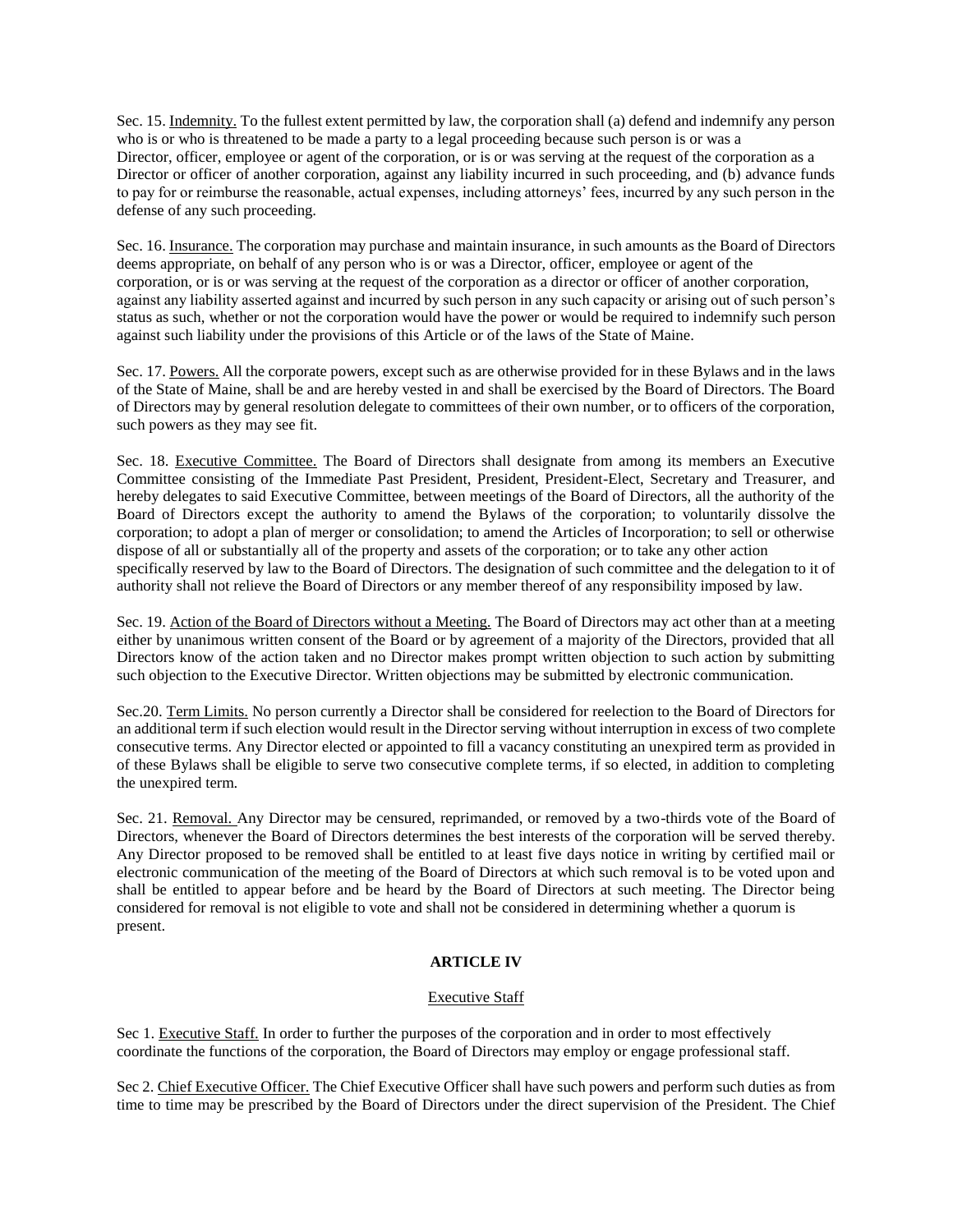Executive Officer shall be the Executive Director and shall meet with both the Executive Committee and the Board of Directors, but shall not be a member of either and therefore shall have no vote. The Chief Executive Officer shall work under the terms and conditions set by the Board of Directors either in a contract of employment or indirectly through a management agreement with the Chief Executive Officer's employer.

#### **ARTICLE V**

#### Agents and Representatives

Sec.1. Designation of Agents and Representatives. The Board of Directors may appoint such agents and representatives of the corporation with such powers and to perform such acts or duties on behalf of the corporation as the Board of Directors may see fit, so far as may be consistent with these Bylaws, to the extent authorized or permitted by law.

Sec. 2. Executive Committee. The Executive Committee may, subject to the approval of the Board of Directors, prescribe rules and regulations for the call and conduct of meetings of the committee and other matters relating to its procedure.

#### **ARTICLE VI**

### **Contracts**

Sec. 1. Authorization to Contract. The Board of Directors, except as in these Bylaws otherwise provided, may authorize any officer or agent to enter into any contract to execute and deliver any instrument in the name and on behalf of the corporation, and such authority may be general or confined to a specific instance; and unless so authorized by the Board of Directors, no officer, agent, or employee shall have any power or authority to bind the corporation by any contract or engagement, or to pledge its credit, or render it liable pecuniarily for any purpose or to any amount.

### **ARTICLE VII**

#### Books and Records

Sec. 1. The corporation shall keep correct and complete books and records of all accounts and shall keep minutes of the proceedings of its Board of Directors, and committees having any of the authority of the Board of Directors, which books, records, and minutes shall be kept by the Executive Director or Secretary of the Board of Directors or by other person duly appointed. Such records shall be kept at the registered office of the corporation. All books and records of the corporation may be inspected by any officer or Director, or his/her agent or attorney, for any proper purpose at any reasonable time.

#### **ARTICLE VIII**

# Prohibition of Sharing in Corporate Earnings

Sec. 1. No Director, officer, or employee of, or member of a committee of, or person connected with the corporation, or any other private individual shall receive at any time any of the net earnings or pecuniary profit from the operations of the corporation, provided, that this shall not prevent the payment to any such person of such reasonable compensation for services rendered to or for the corporation in effecting any of its purposes as shall be fixed by the Board of Directors; and, except as permitted by law, no such person or persons shall be entitled to share in the distribution of any of the corporate assets upon the dissolution of the corporation.